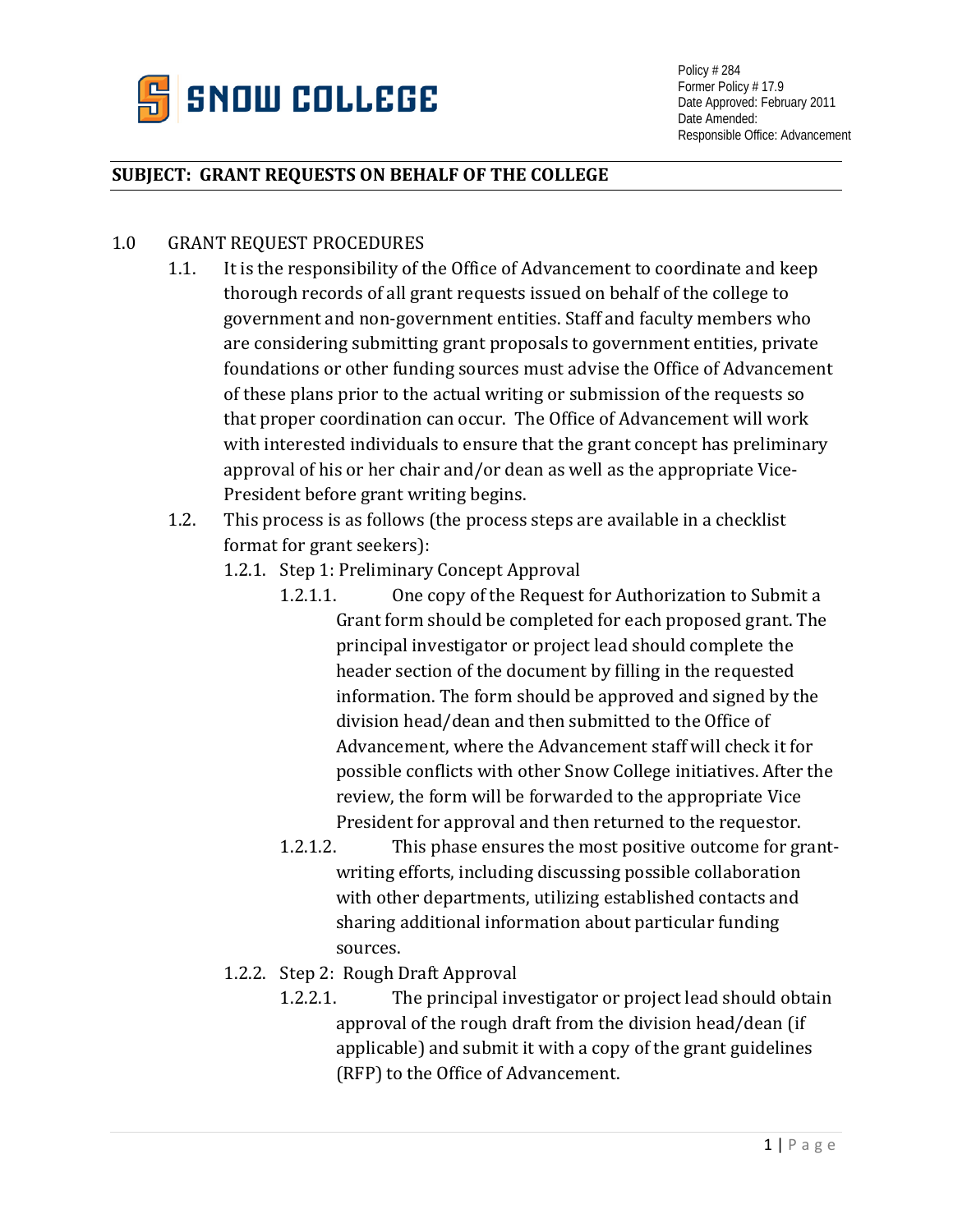

Policy # 284 Former Policy # 17.9 Date Approved: February 2011 Date Amended: Responsible Office: Advancement

- 1.2.2.2. The Office of Advancement will secure approval of the rough draft from the appropriate Vice President.
- 1.2.2.3. Time permitting; the Office of Advancement will perform a thorough evaluation of the document, providing comments and suggestions to help strengthen the proposal.
- 1.2.2.4. The document and approval form will be returned for final changes/edits.
- 1.2.3. Steps 3: Final Draft Approval
	- 1.2.3.1. The principal investigator or project lead should obtain approval of the final draft of the proposal from the division head/dean (if applicable).
	- 1.2.3.2. At least two business days prior to the date that the proposal needs to be mailed or electronically submitted, the final draft should be submitted to the Office of Advancement, along with the completed approval form and the electronic text for a letter of support to be signed by the president (The Office of Advancement has samples). Please note: proposals submitted with less than two days lead time may not meet the application deadline.
	- 1.2.3.3. The Office of Advancement will secure approval of the final draft from the appropriate vice president or the president.
- 1.2.4. Step 4: Final Proposal/President's Letter of Support
	- 1.2.4.1. The Office of Advancement will submit the letter of support and secure the president's signature. All materials will be returned to the requestor with the signed letter of support.
- 1.2.5. Step 5: Notification of Status of Proposal
	- 1.2.5.1. Please forward copies of correspondence regarding the approval or denial of each proposal to the Office of Advancement as soon as information is received. This information is important as we strive to keep thorough records of the college's grant writing activities. It also allows us to know when funding sources are available to pursue for other projects.
	- 1.2.5.2. Final drafts of all grant proposals must be reviewed and approved by the appropriate Vice President prior to their submission. Additionally, copies of all grant proposals issued on behalf of the college as well as notification received regarding funding or denial of any pending grant request must